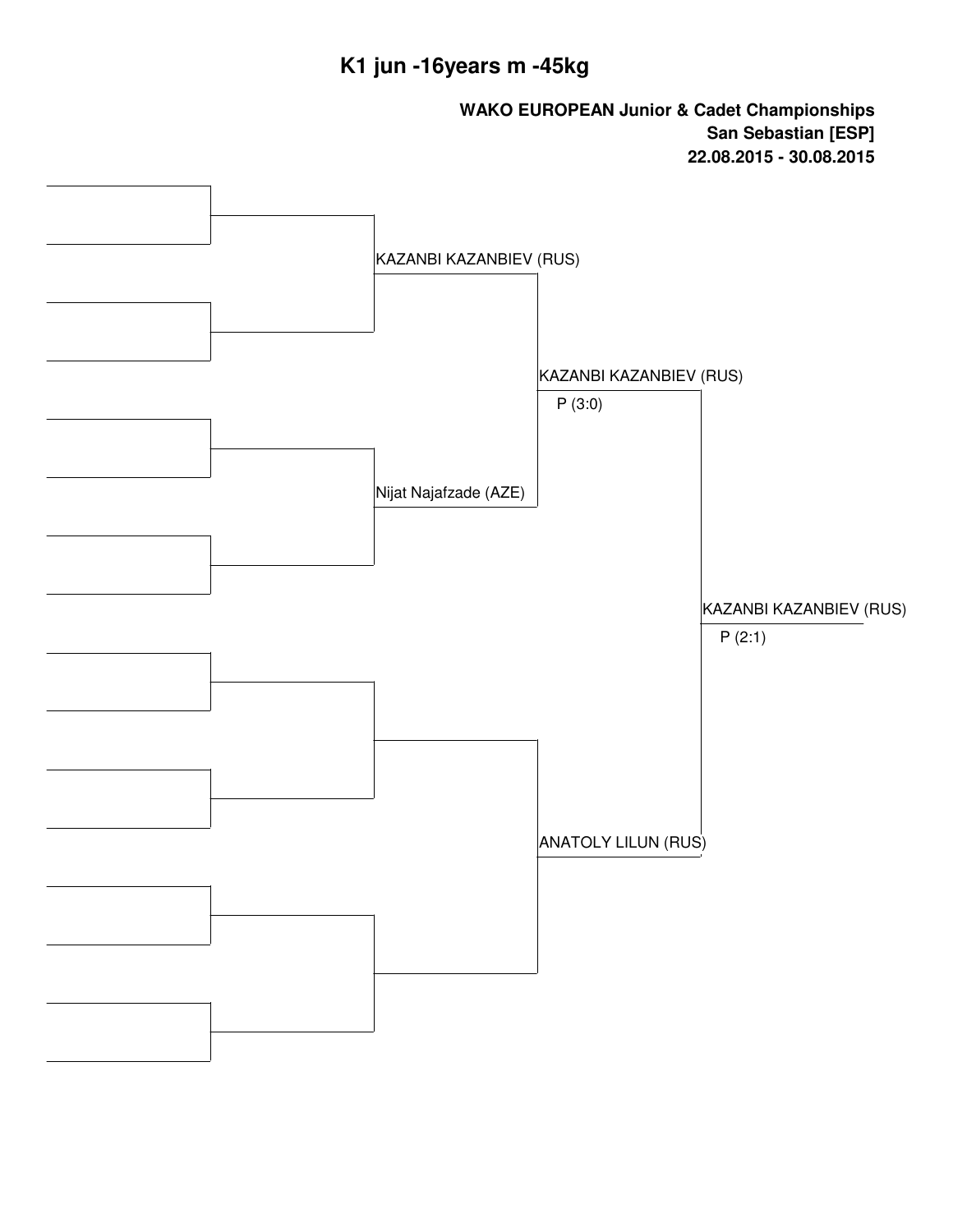## **K1 jun -16years m -48kg**

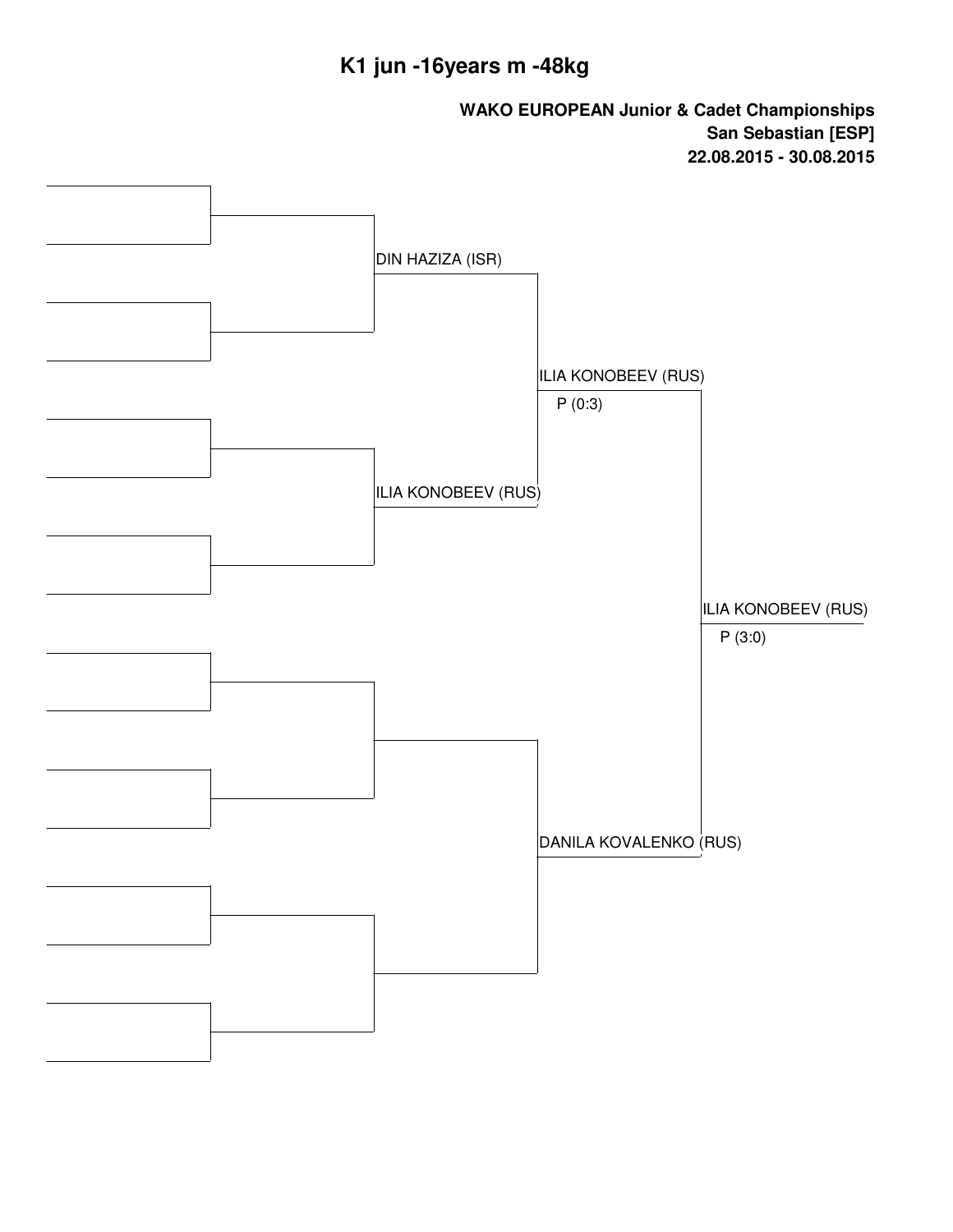## **K1 jun -16years m -51kg**

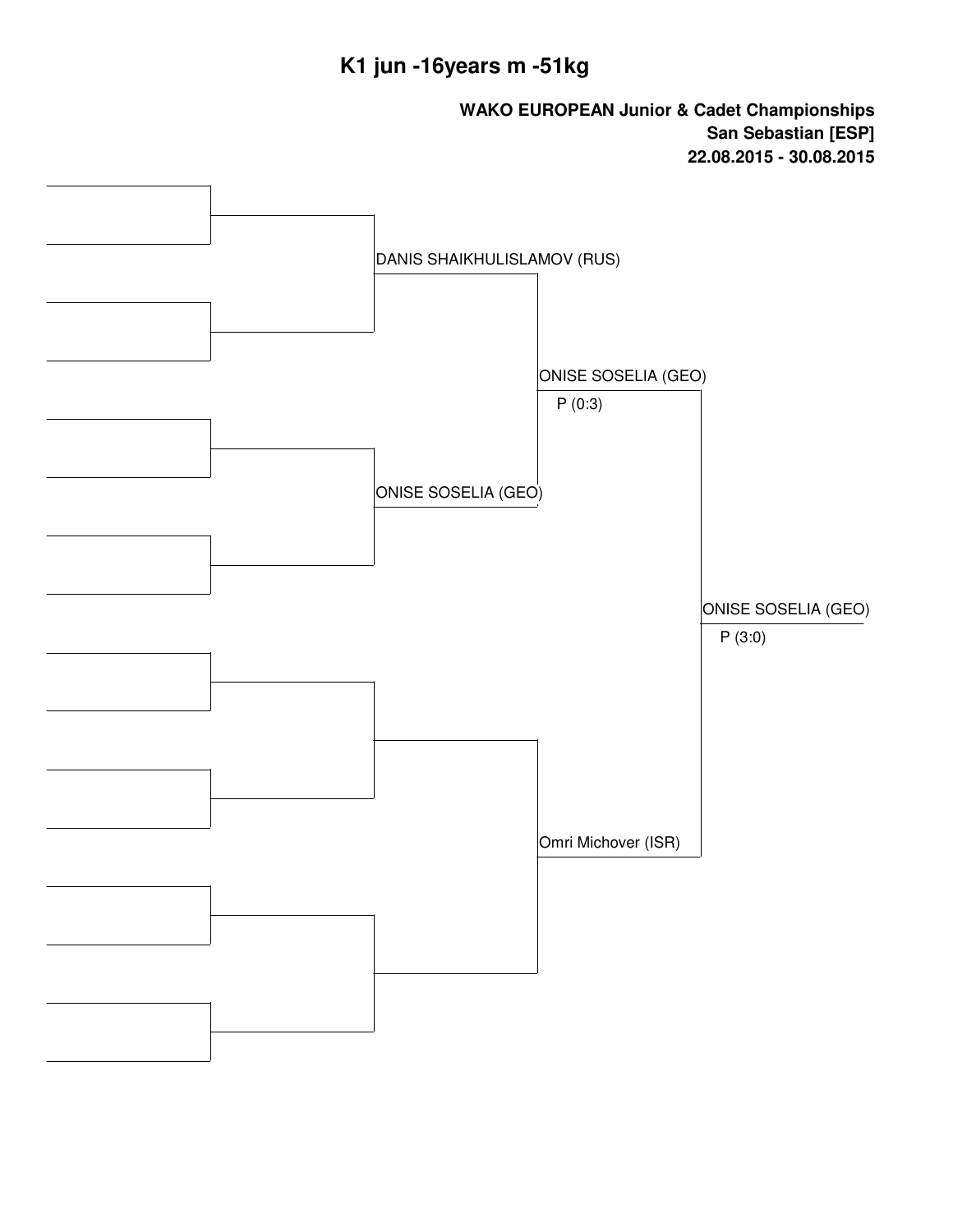### **K1 jun -16years m -54kg**

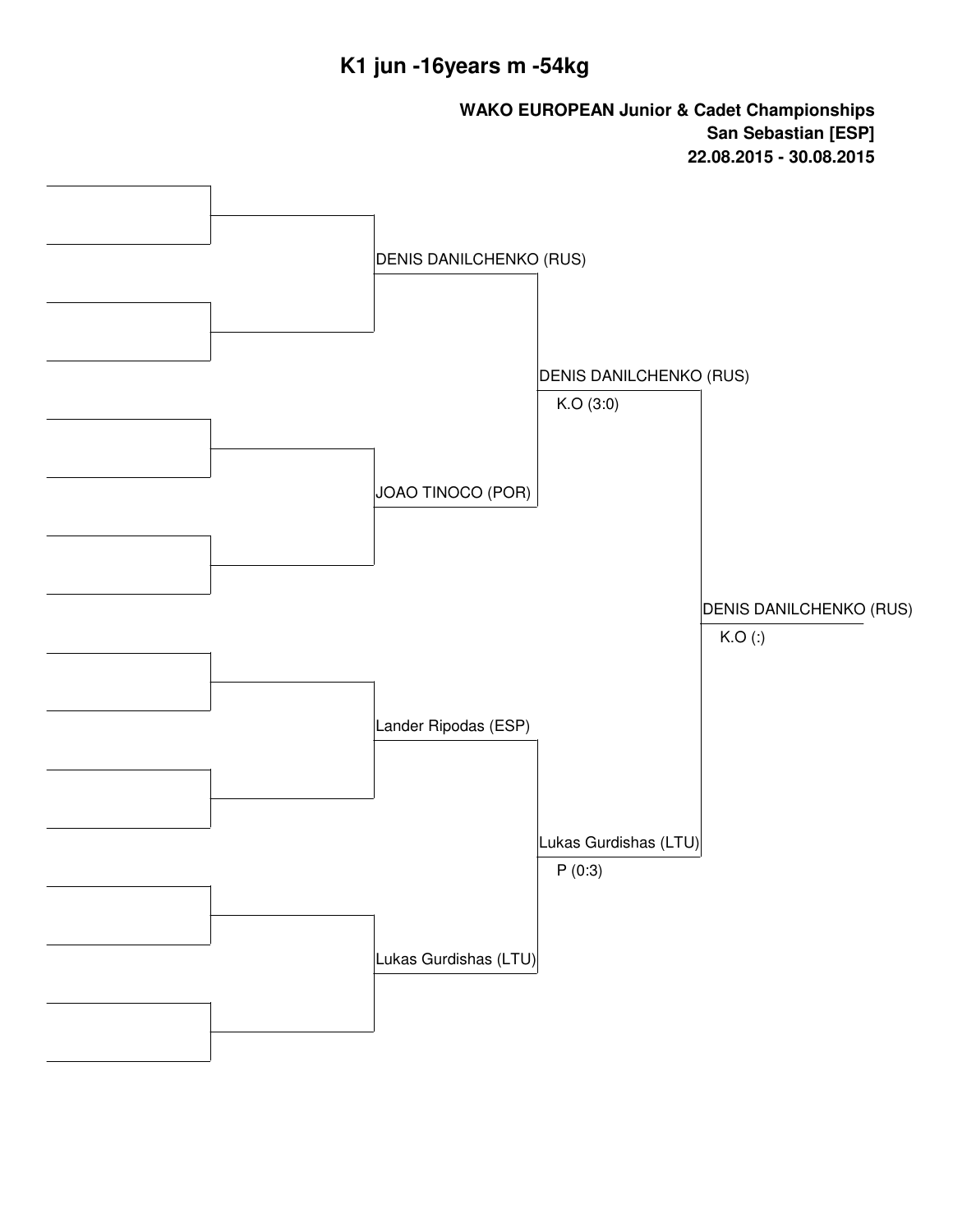# **K1 jun -16years m -57kg**

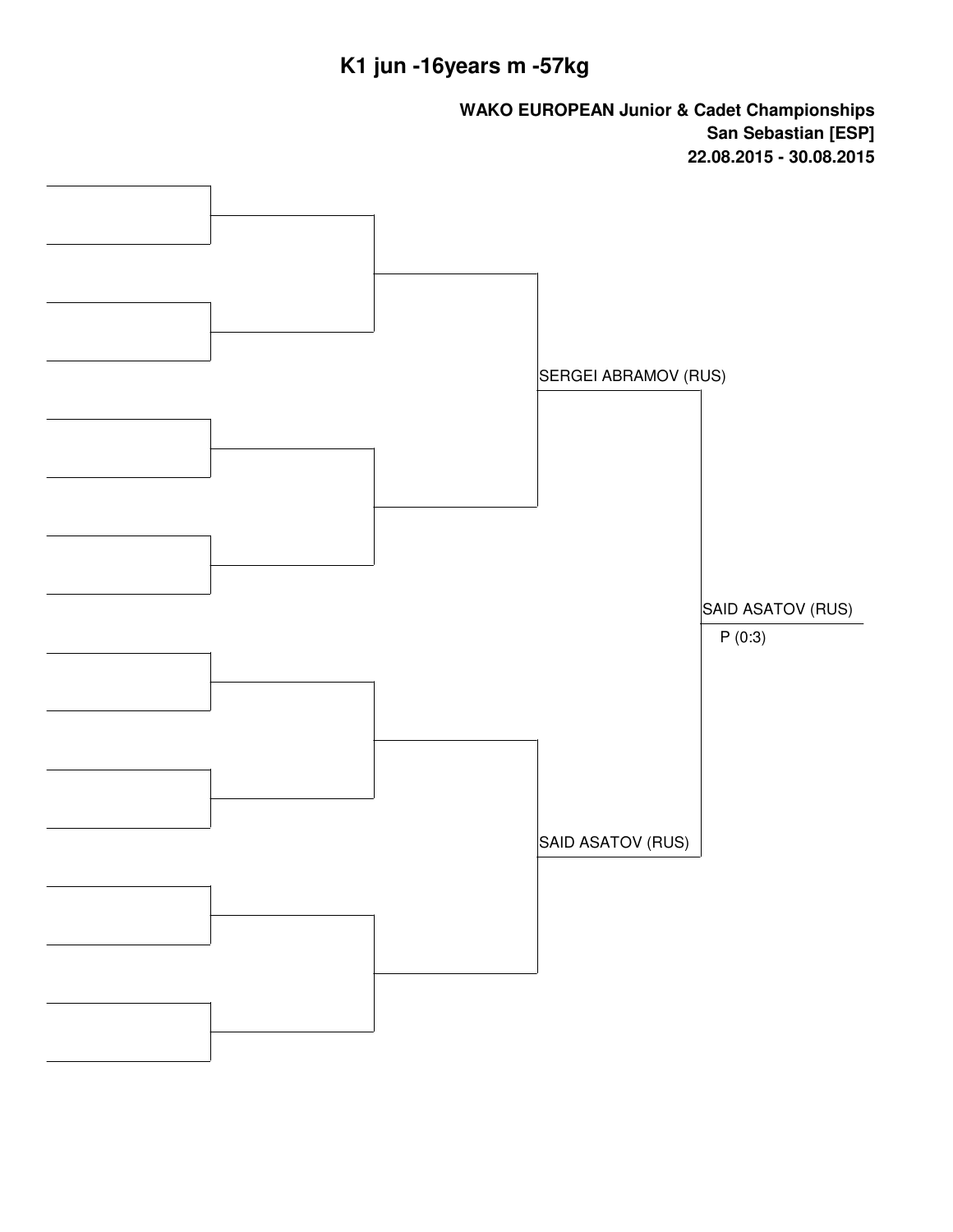## **K1 jun -16years m -60kg**

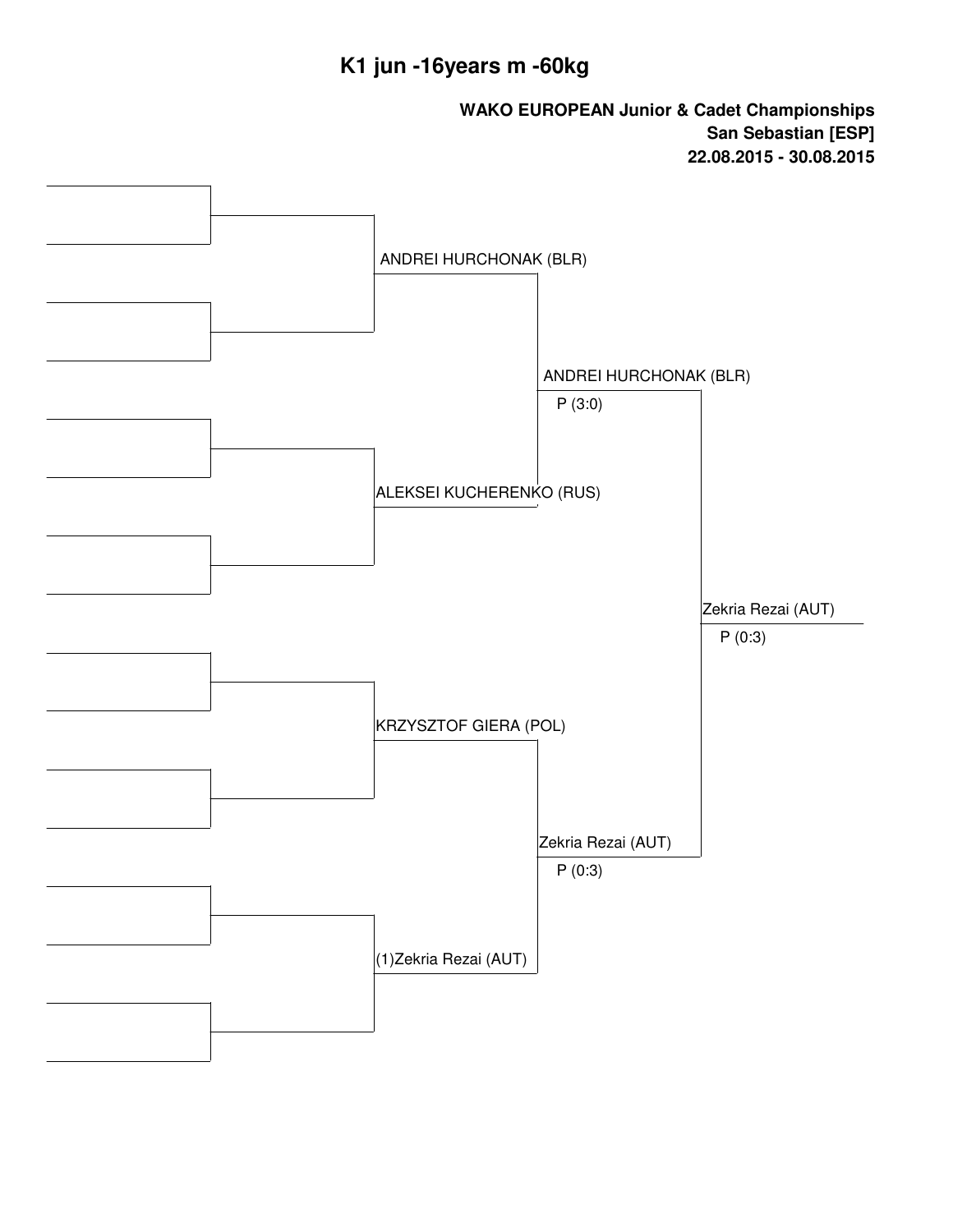### **K1 jun -16years m -63,5kg**

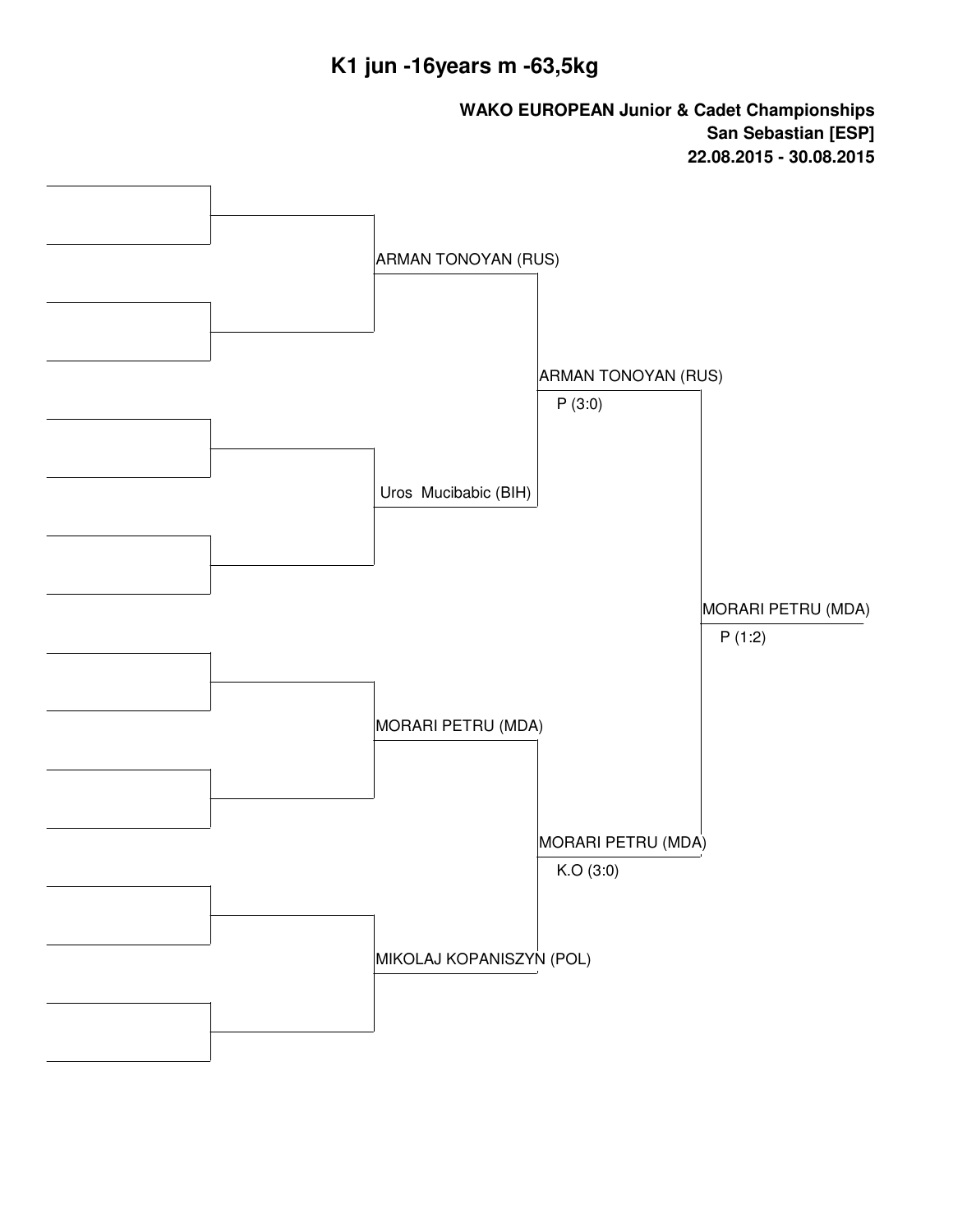### **K1 jun -16years m -67kg**

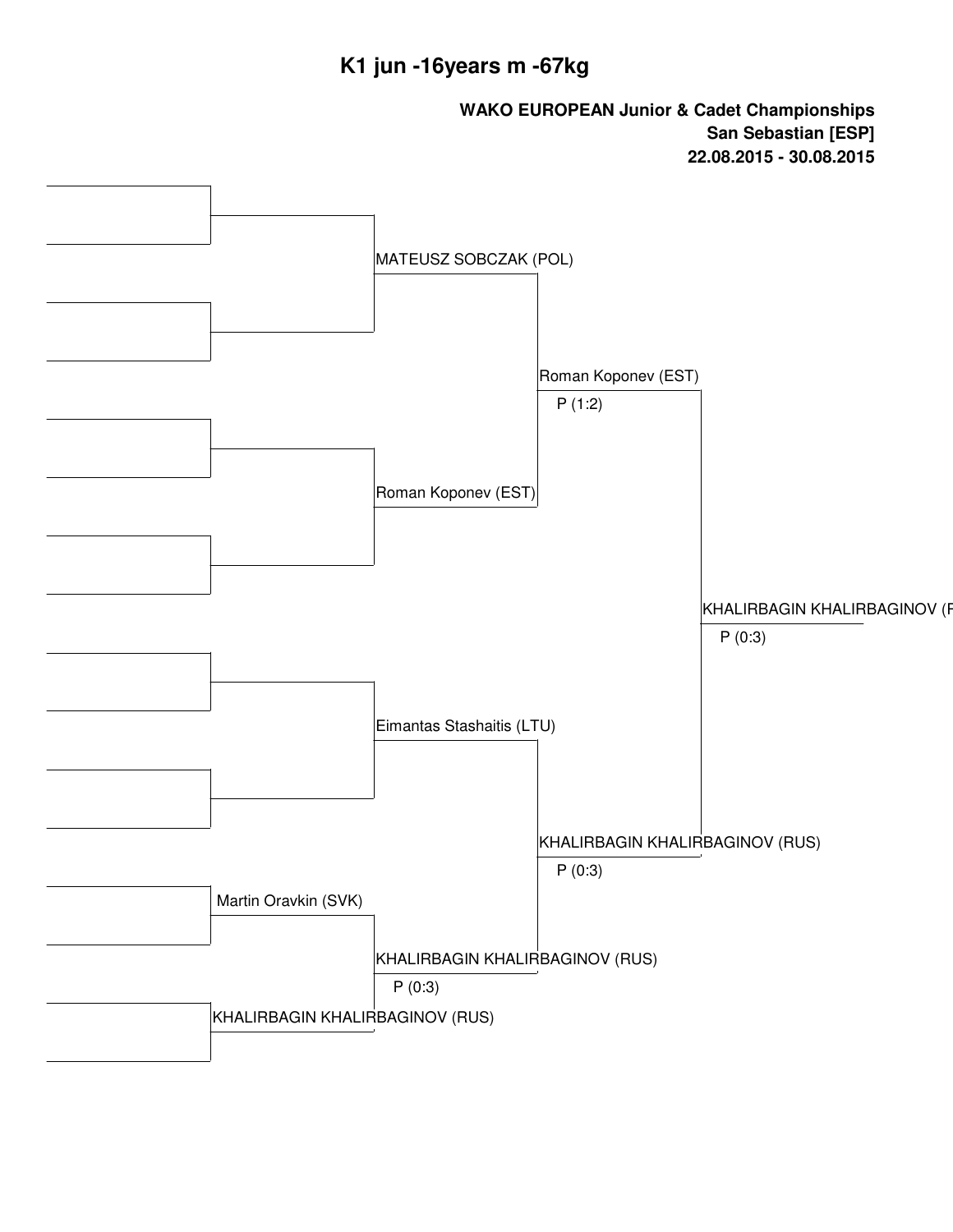## **K1 jun -16years m -71kg**

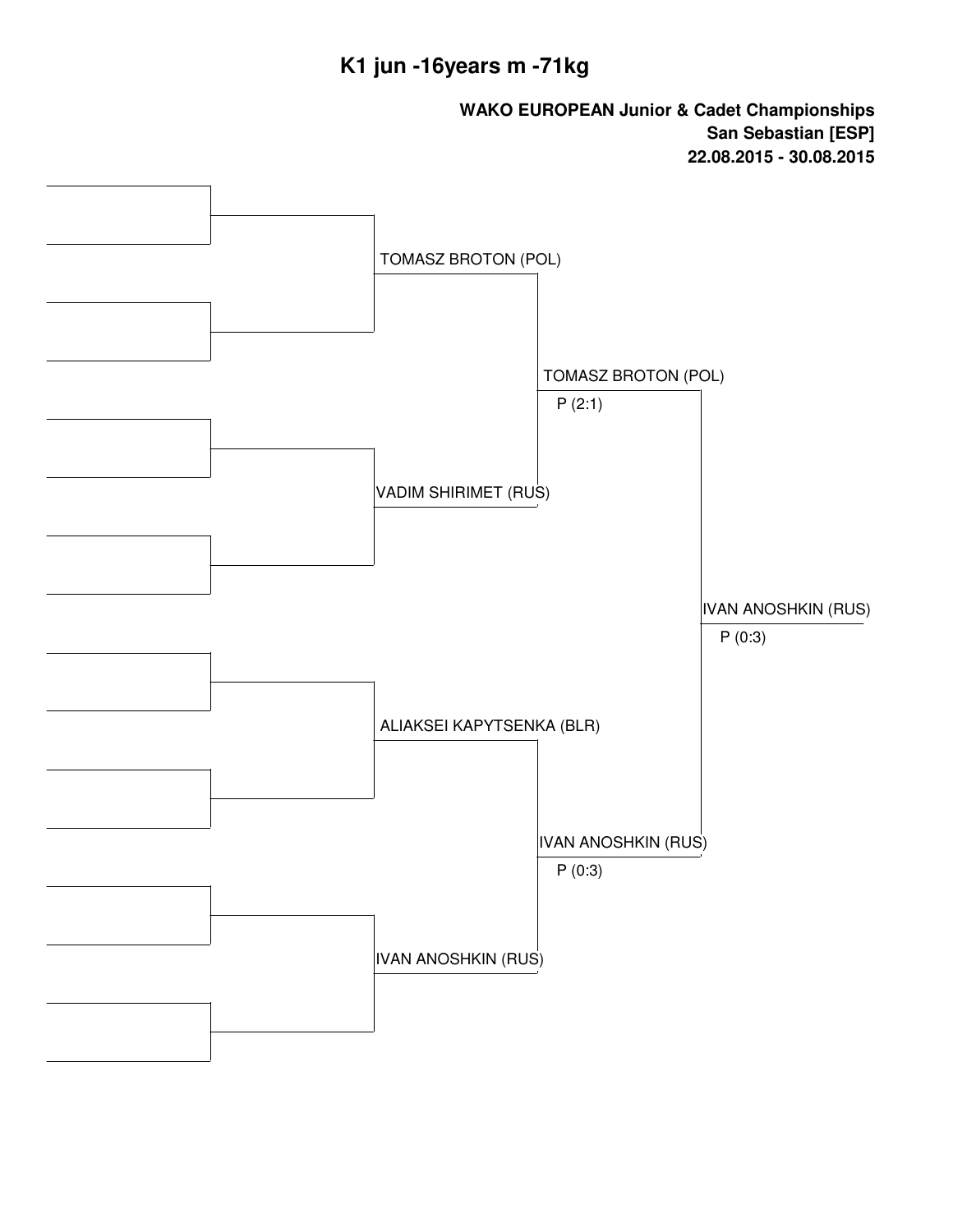## **K1 jun -16years m -81kg**

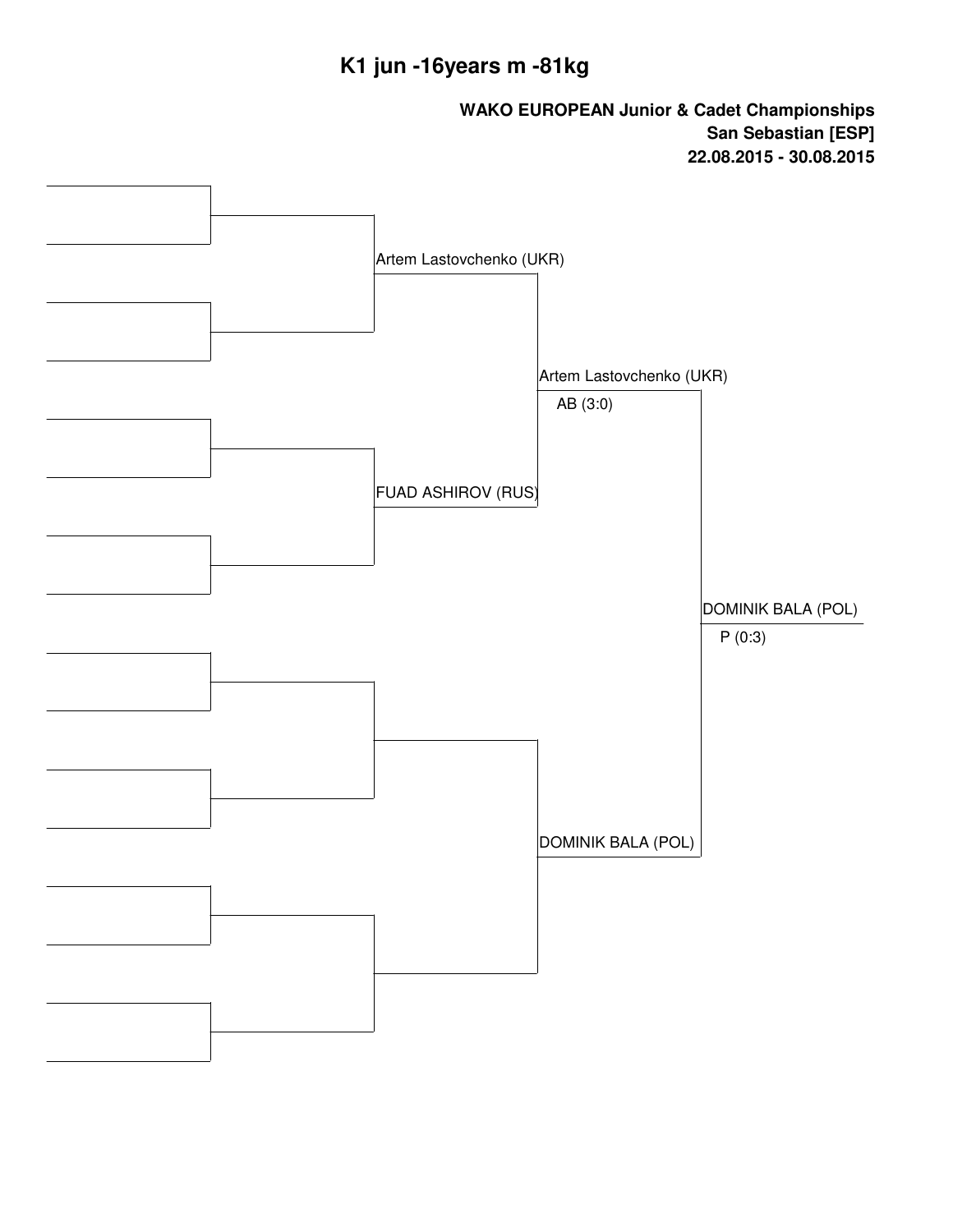## **K1 jun -16years m +81kg**

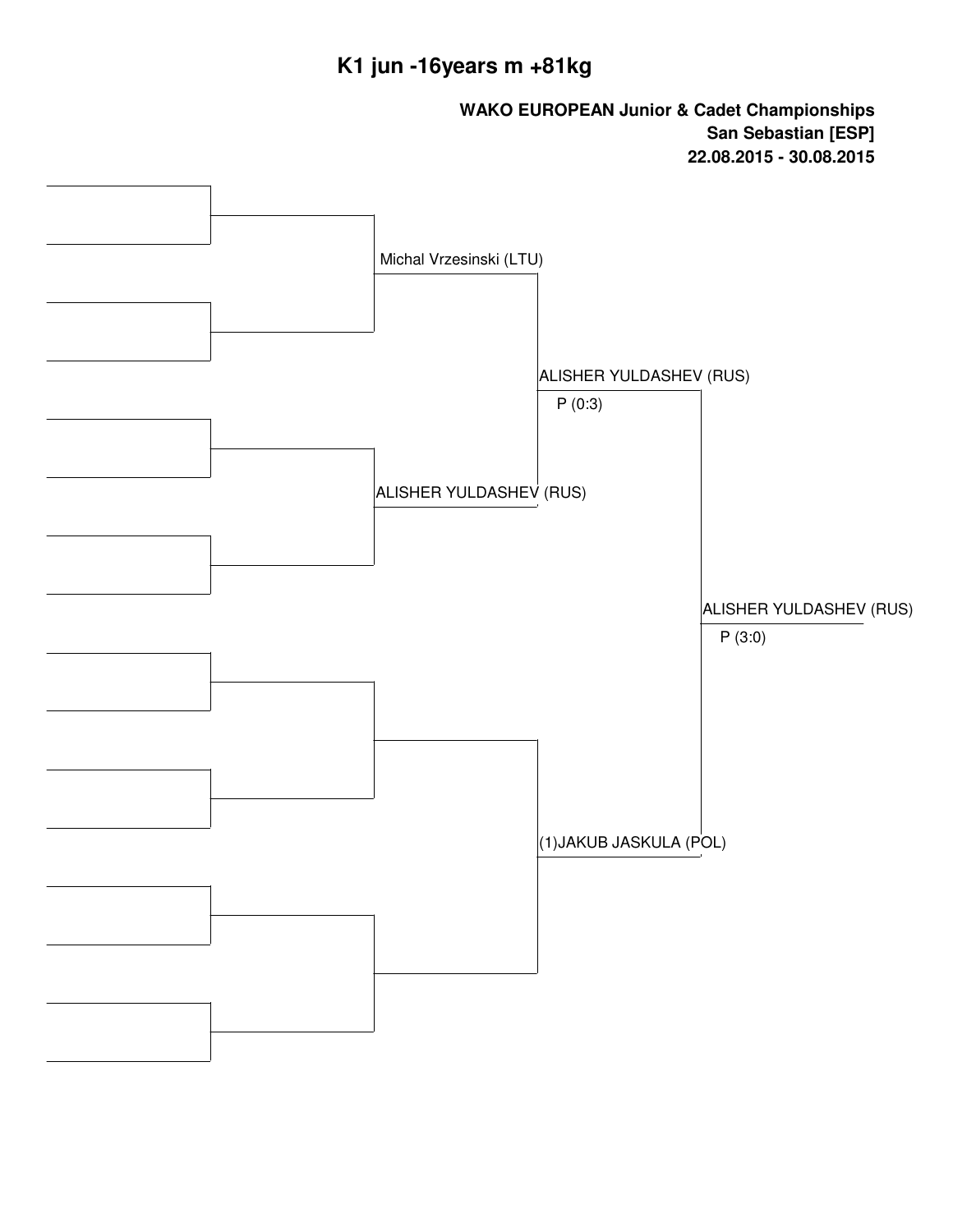# **K1 jun -16years f -52kg**

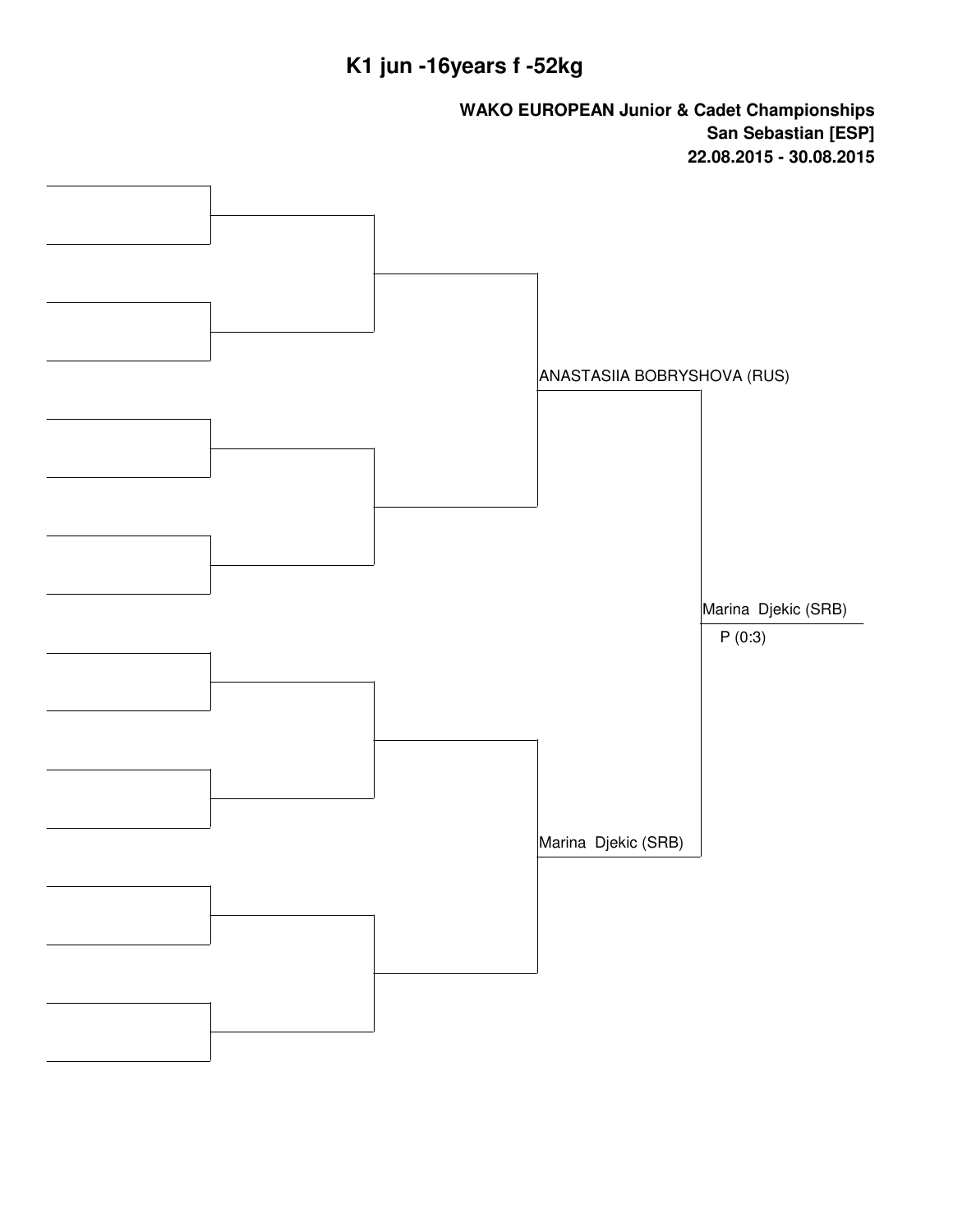## **K1 jun -16years f -56kg**

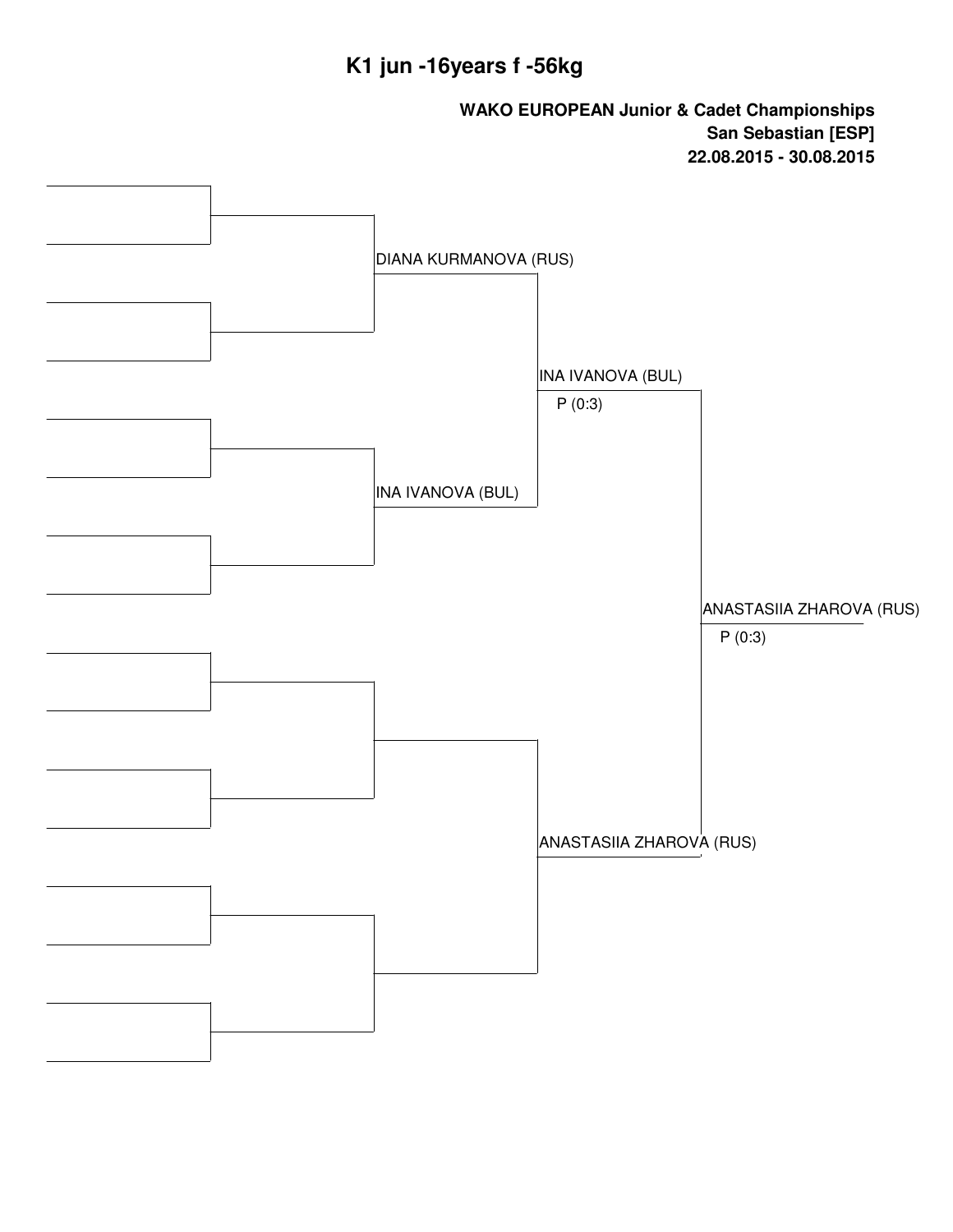#### **K1 jun m -54kg**

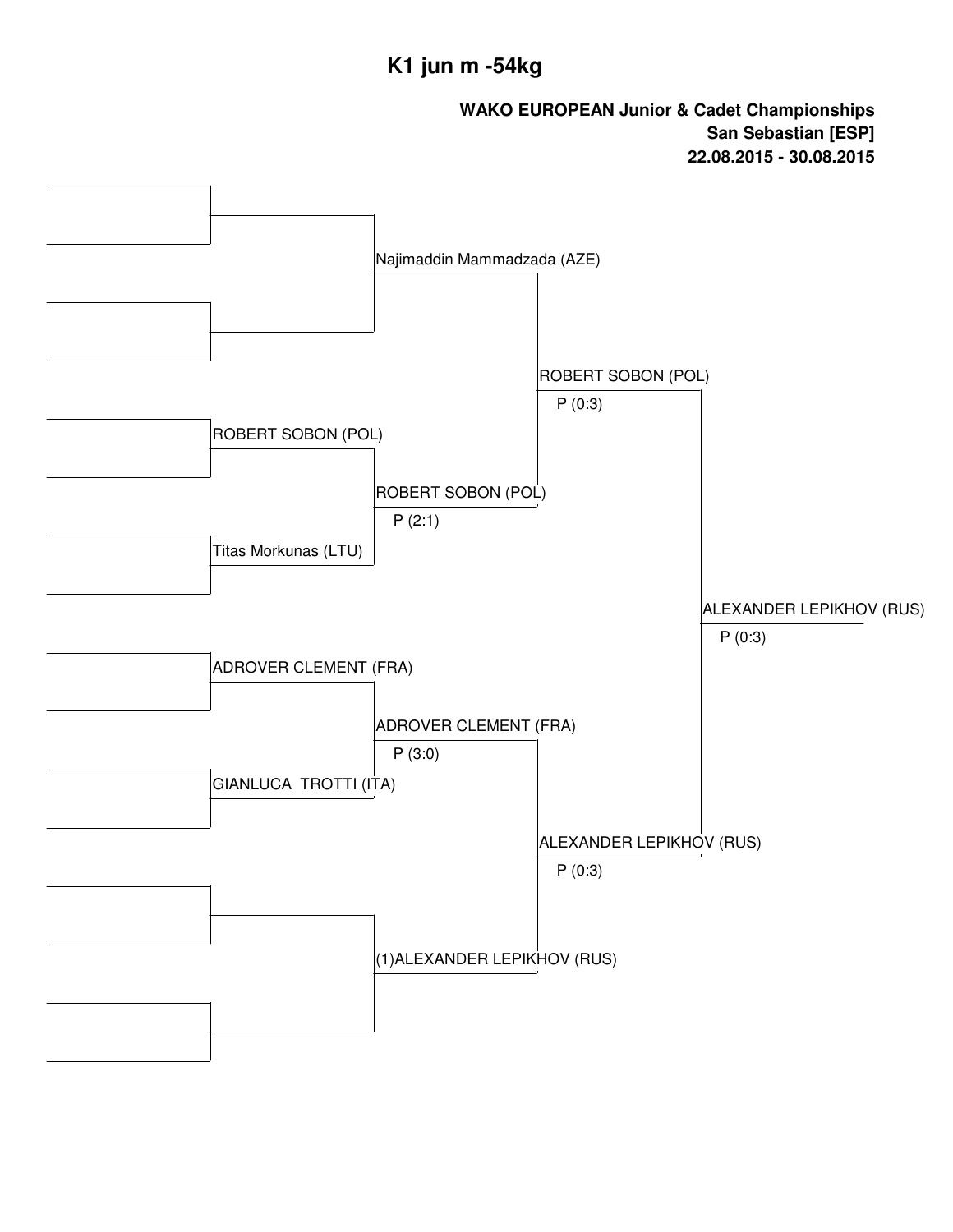## **K1 jun m -57kg**

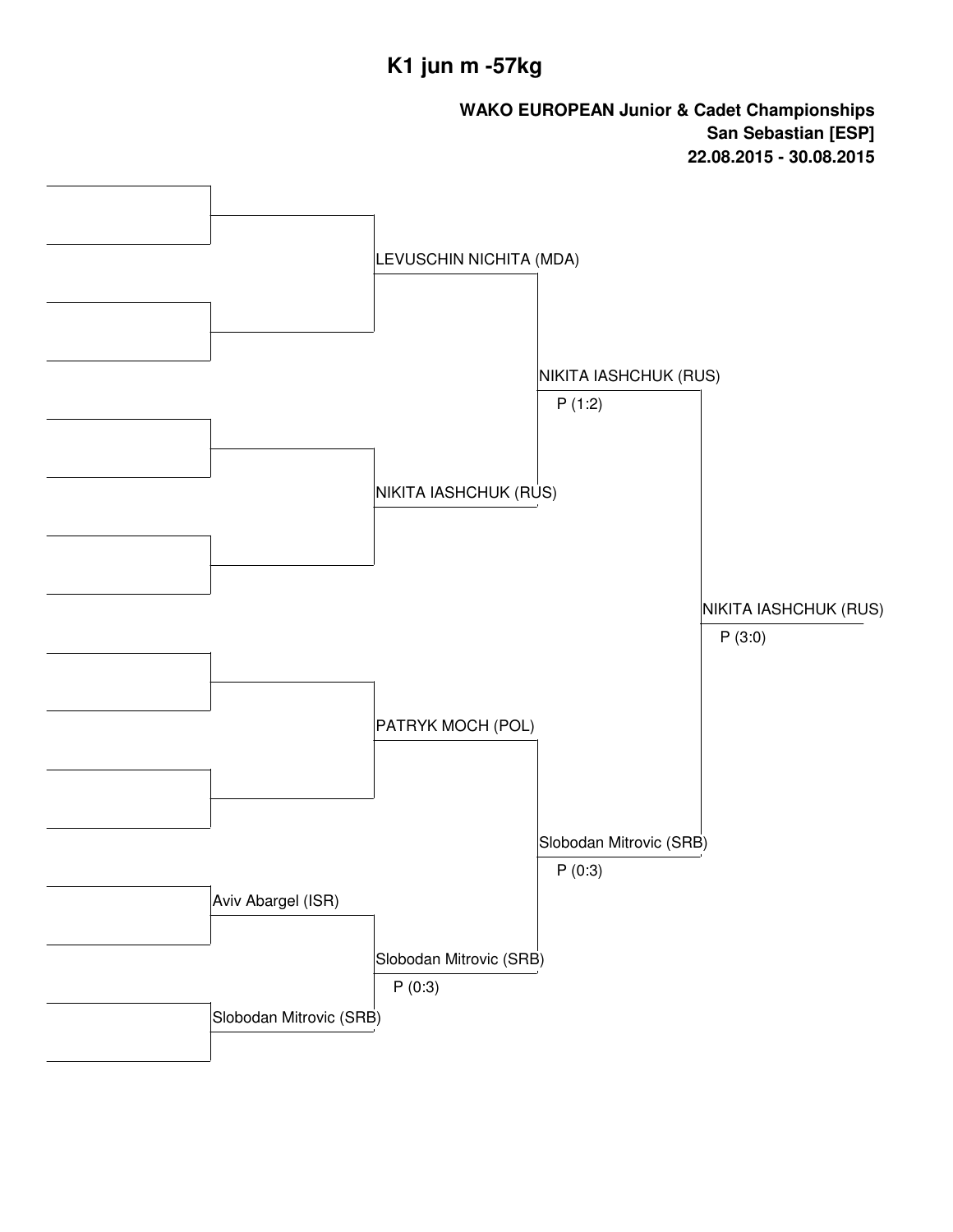### **K1 jun m -60kg**

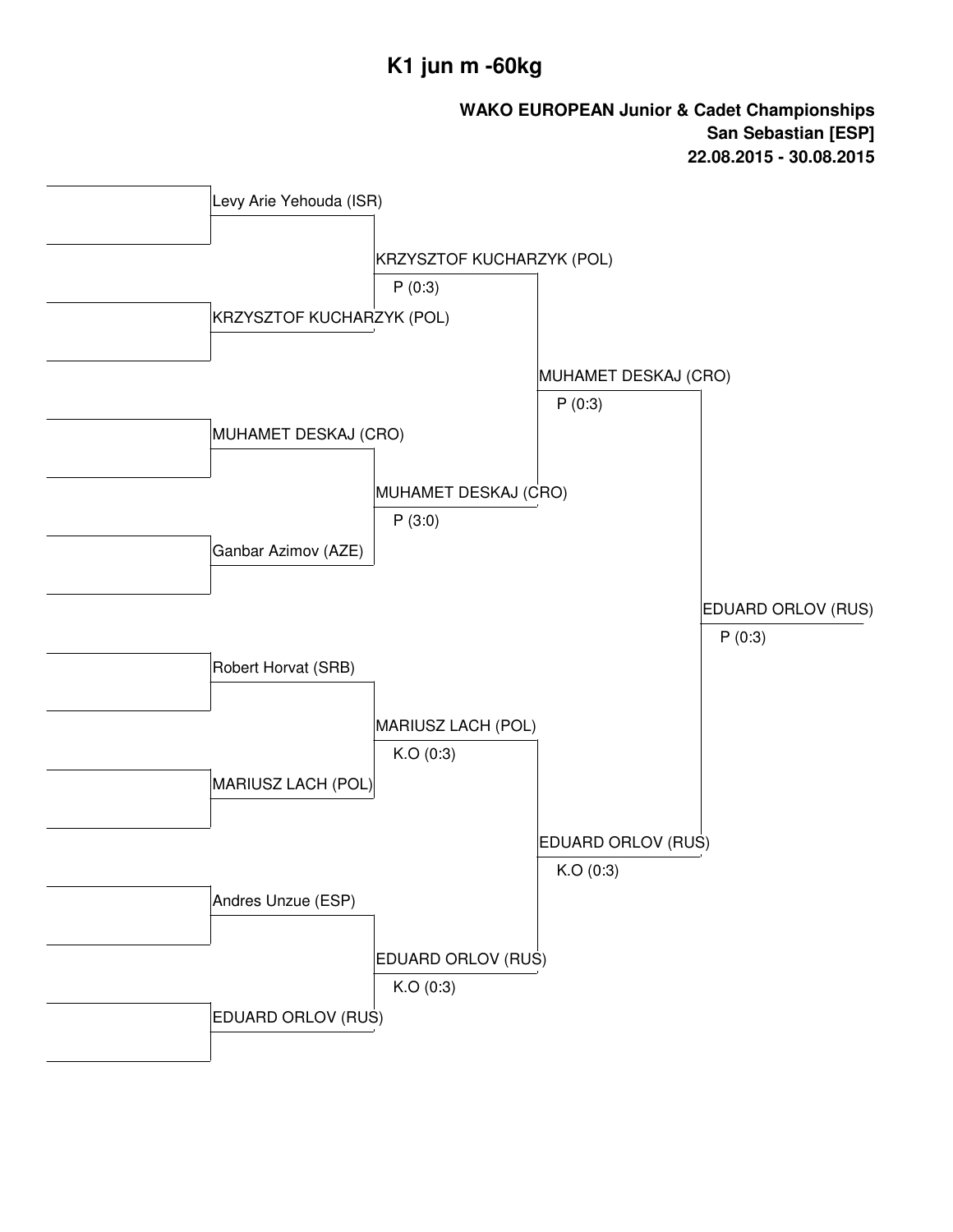### **K1 jun m -63,5kg**

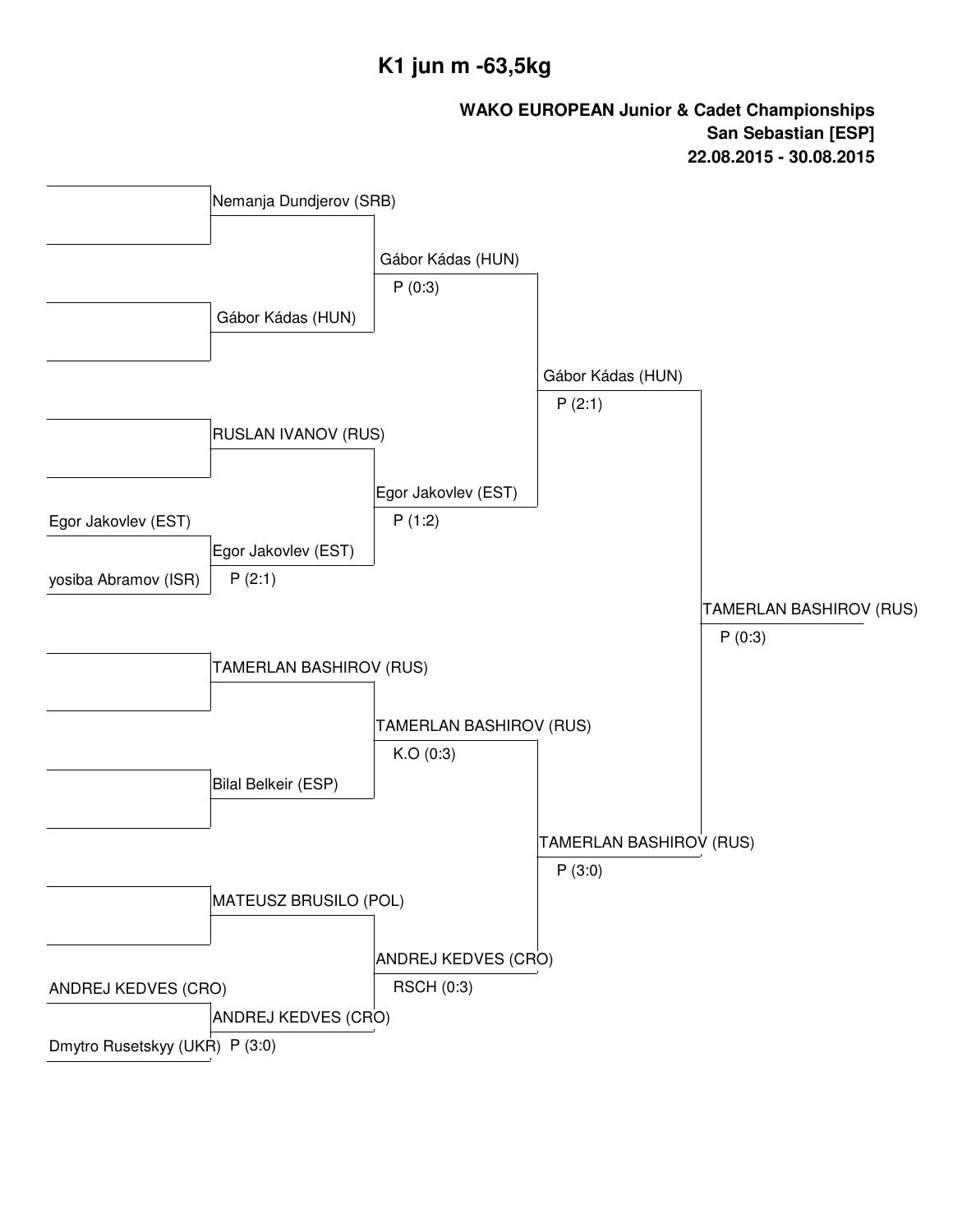### **K1 jun m -67kg**

![](_page_17_Figure_2.jpeg)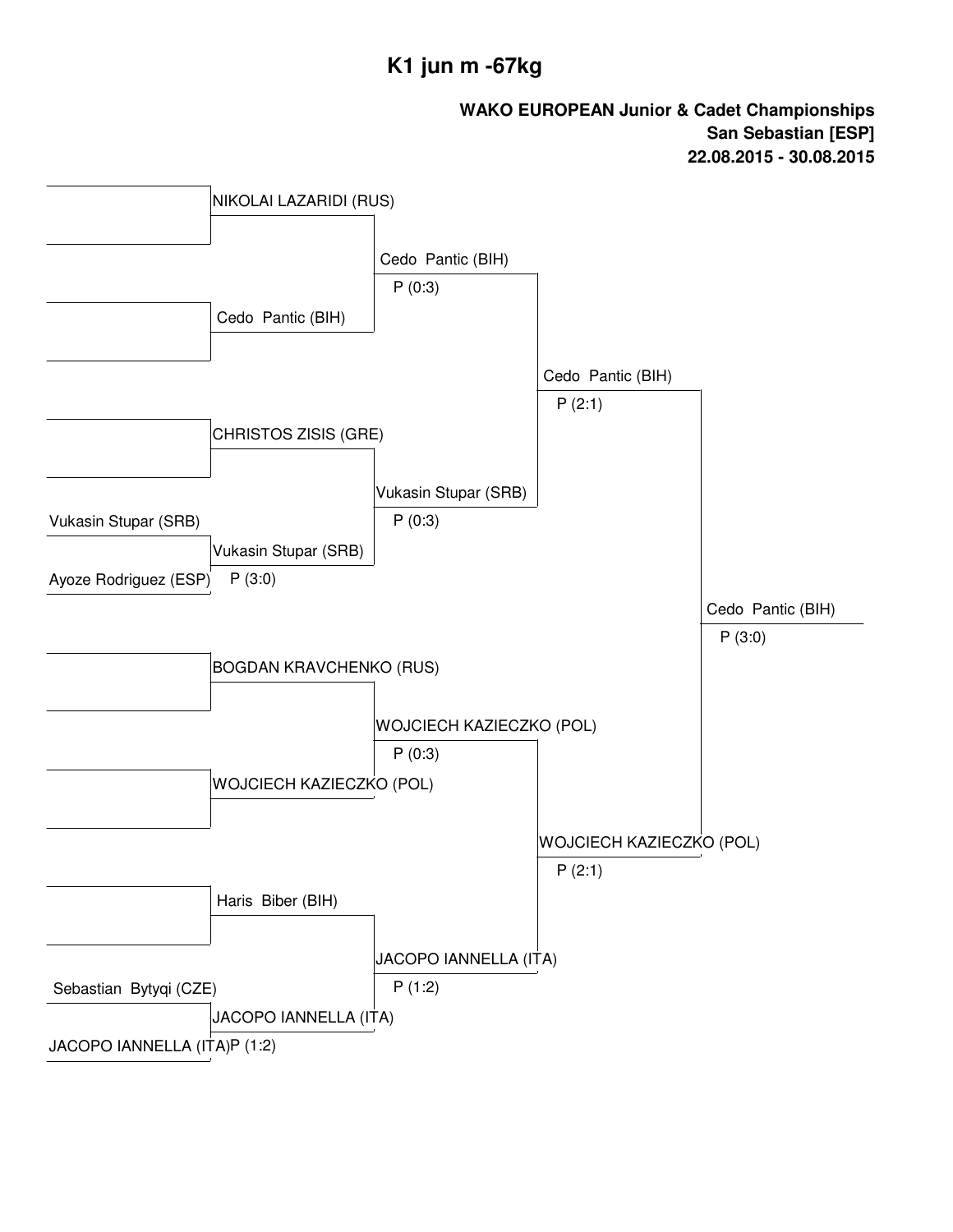### **K1 jun m -71kg**

![](_page_18_Figure_2.jpeg)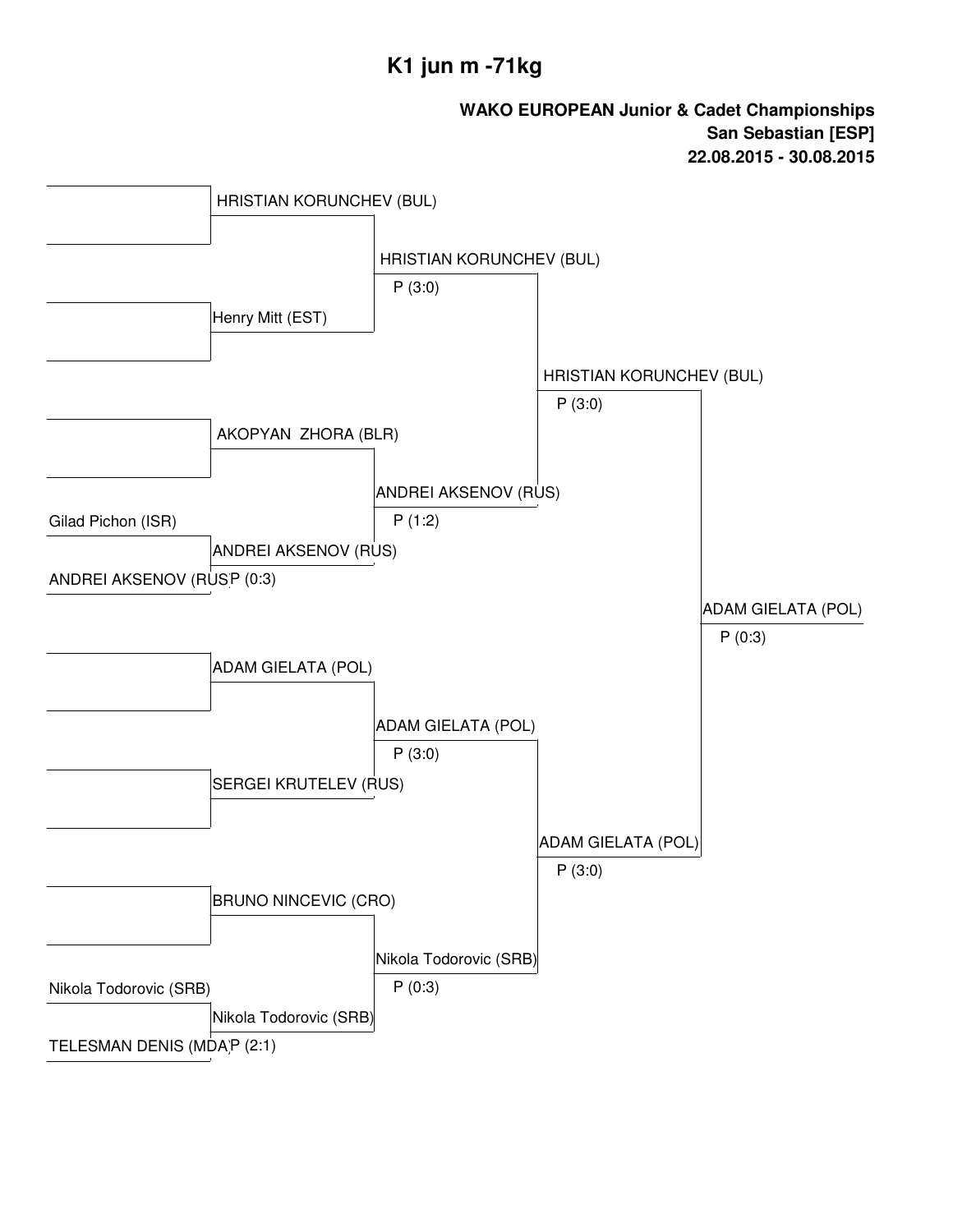#### **K1 jun m -75kg**

![](_page_19_Figure_2.jpeg)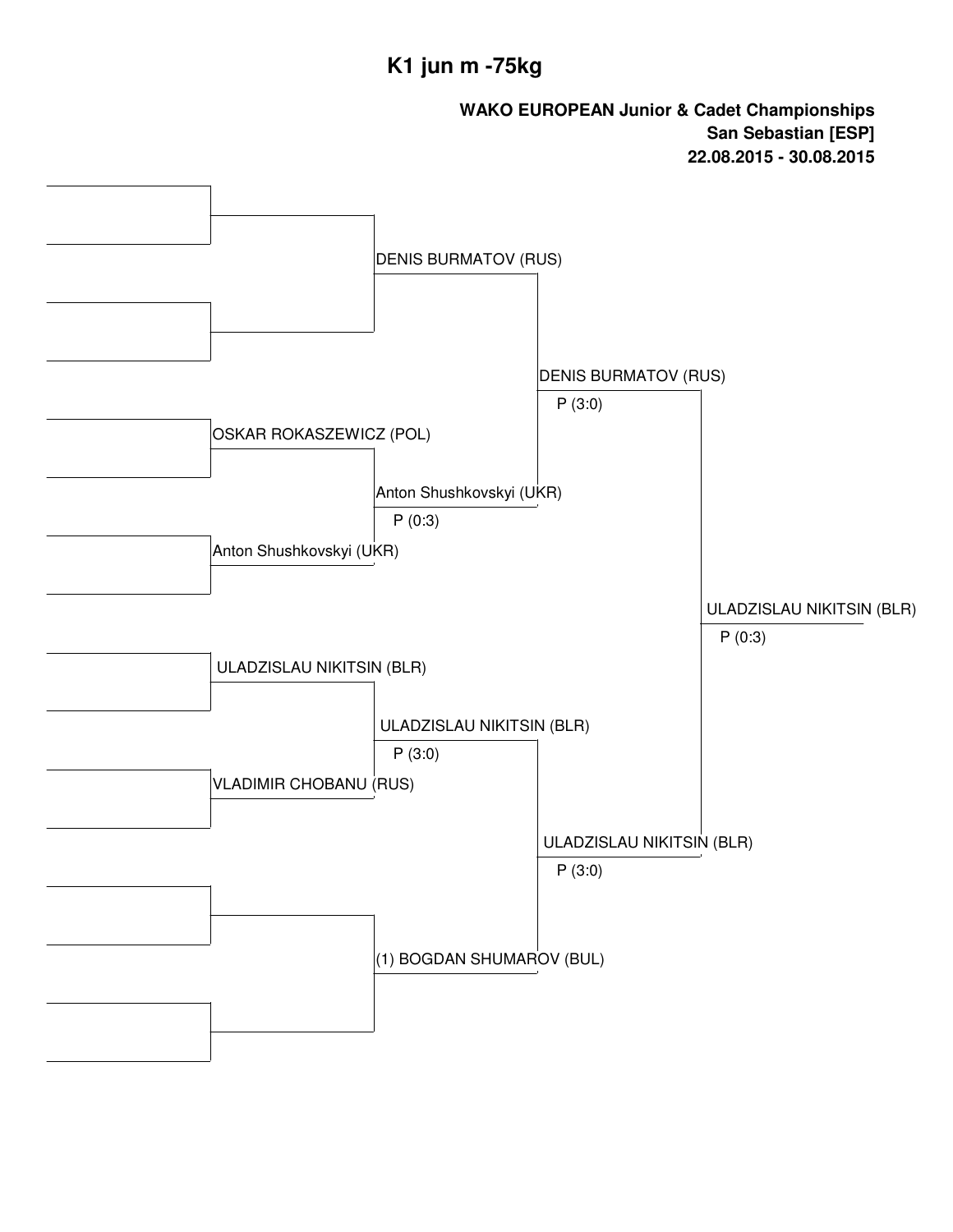### **K1 jun m -81kg**

![](_page_20_Figure_2.jpeg)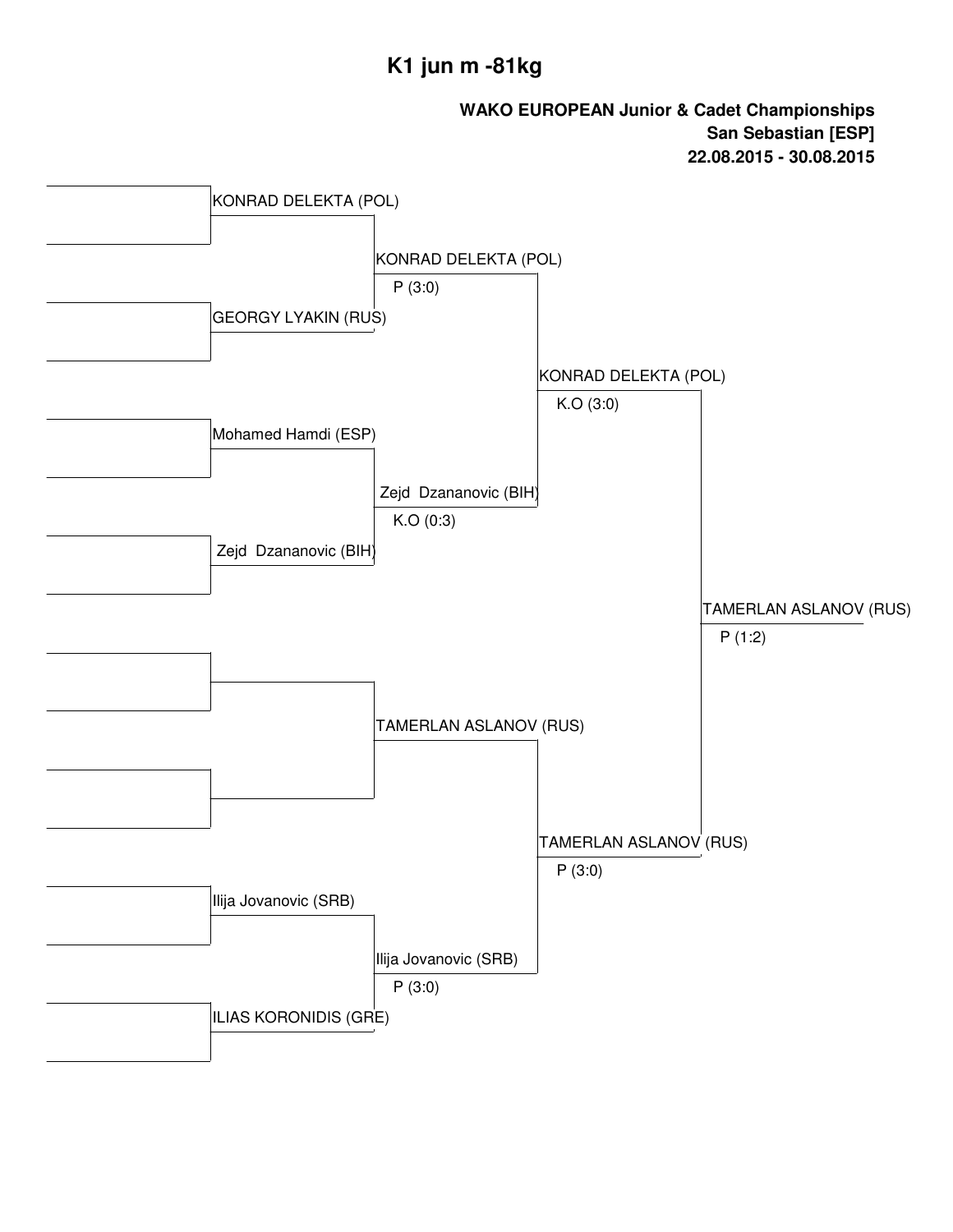## **K1 jun m -86kg**

![](_page_21_Figure_2.jpeg)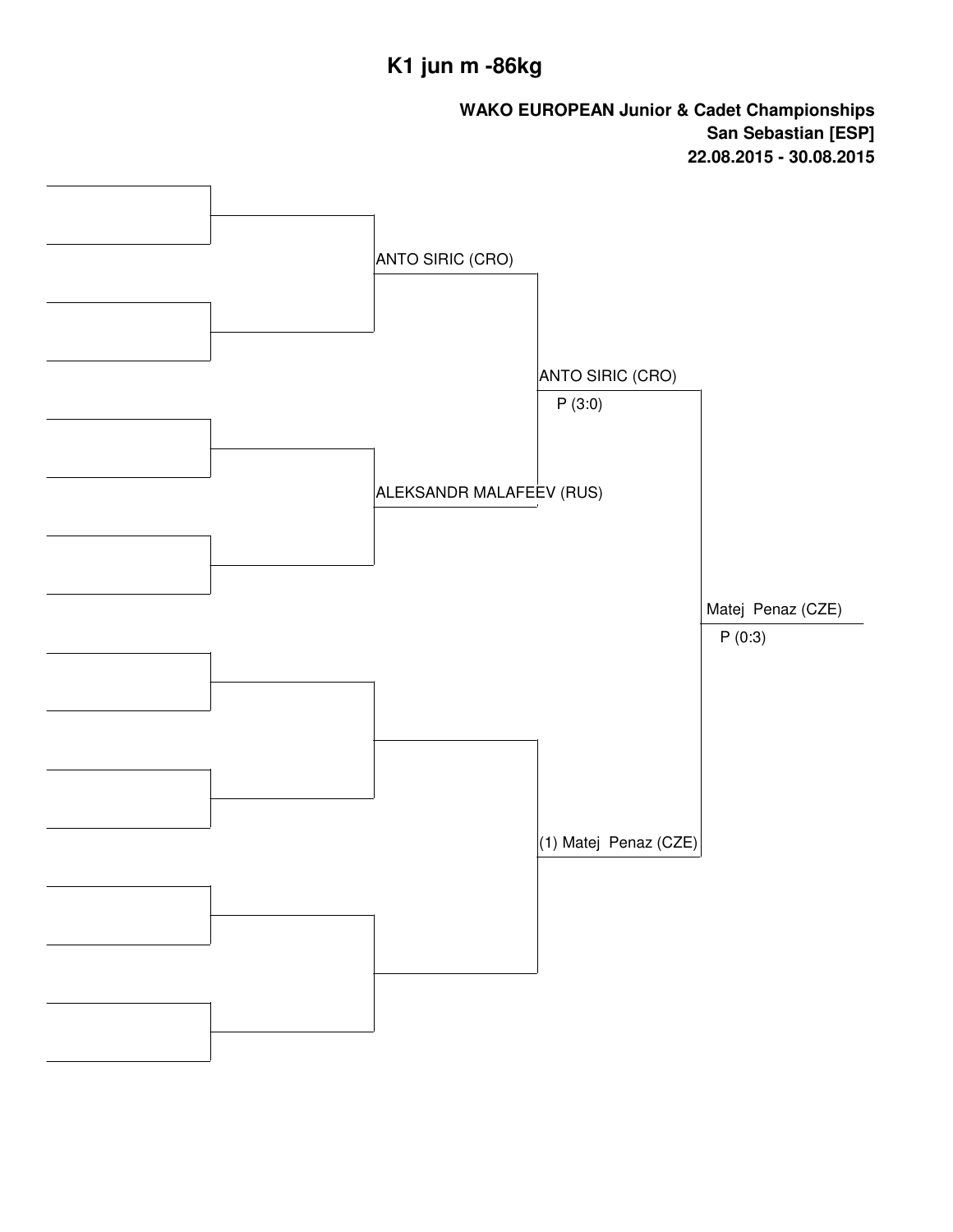# **K1 jun m -91kg**

![](_page_22_Figure_2.jpeg)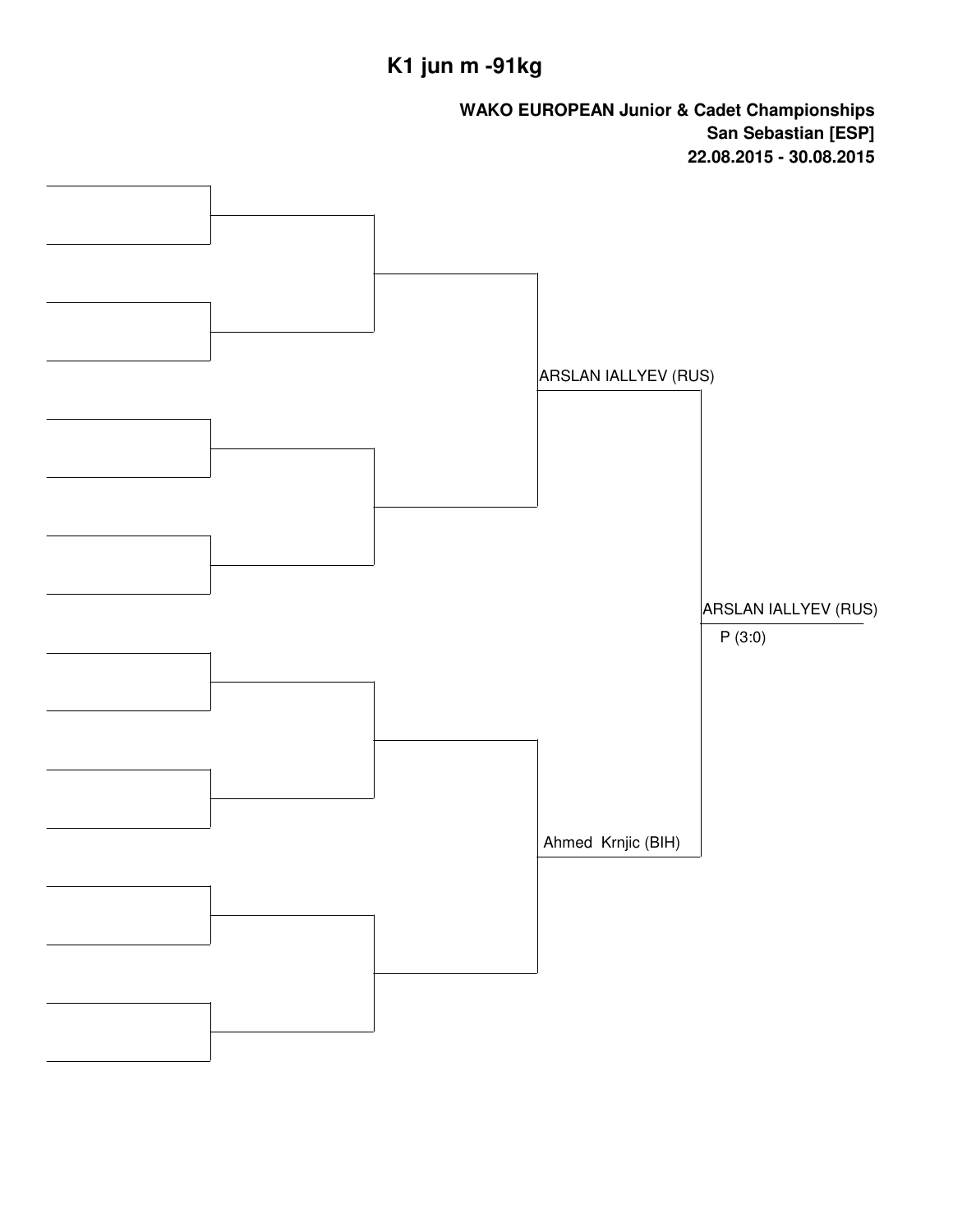# **K1 jun m +91kg**

![](_page_23_Figure_2.jpeg)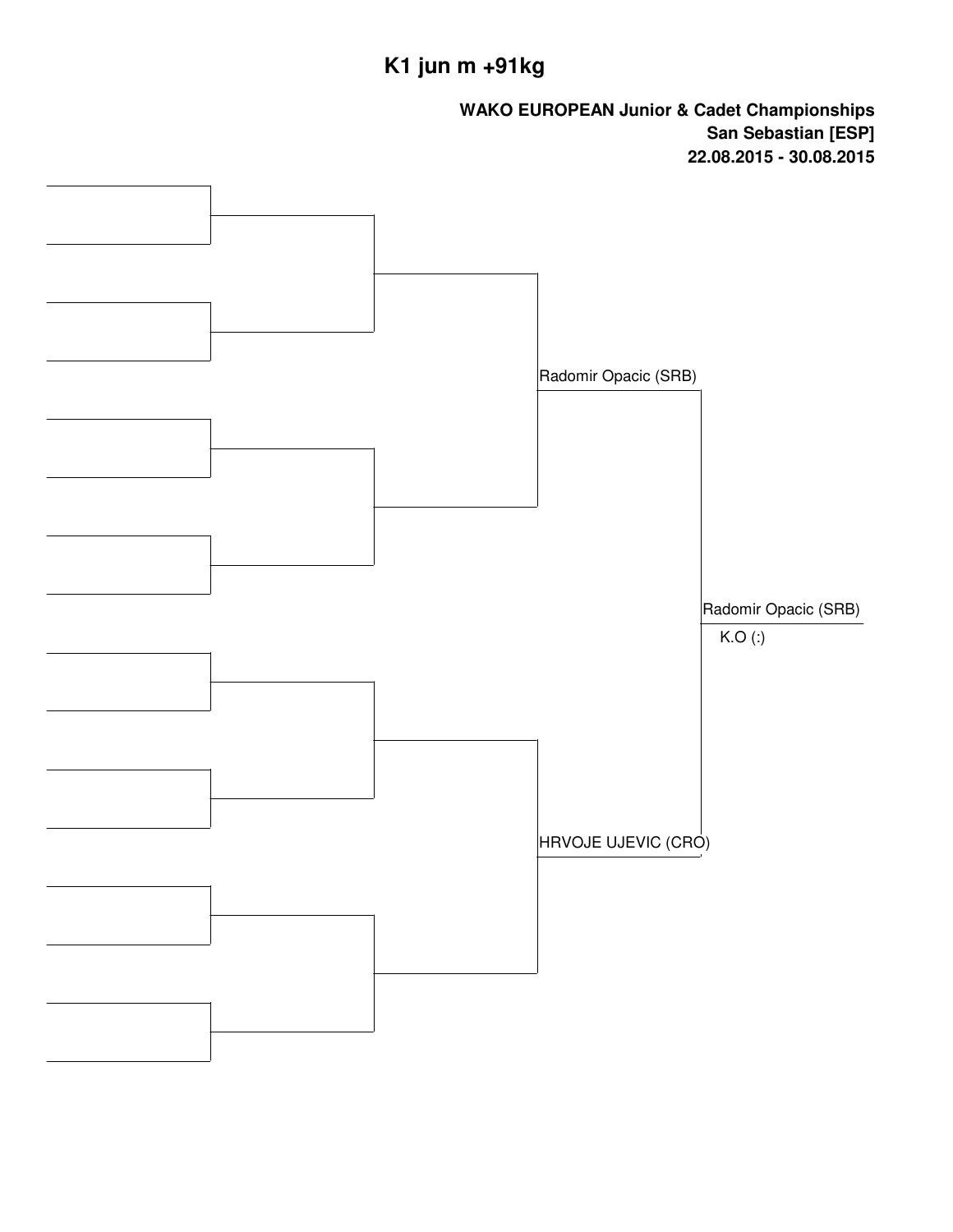## **K1 jun f -48kg**

![](_page_24_Figure_2.jpeg)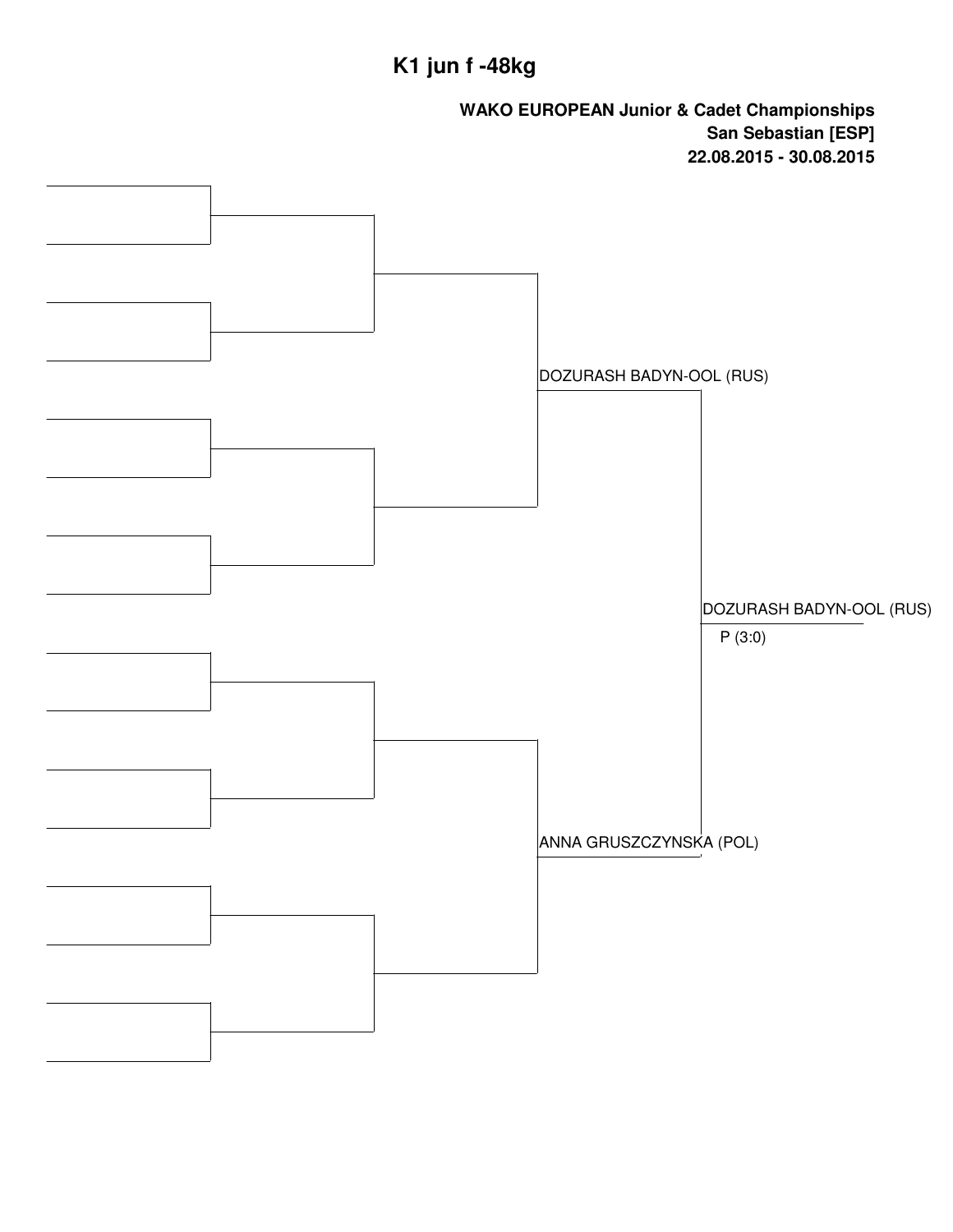## **K1 jun f -52kg**

![](_page_25_Figure_2.jpeg)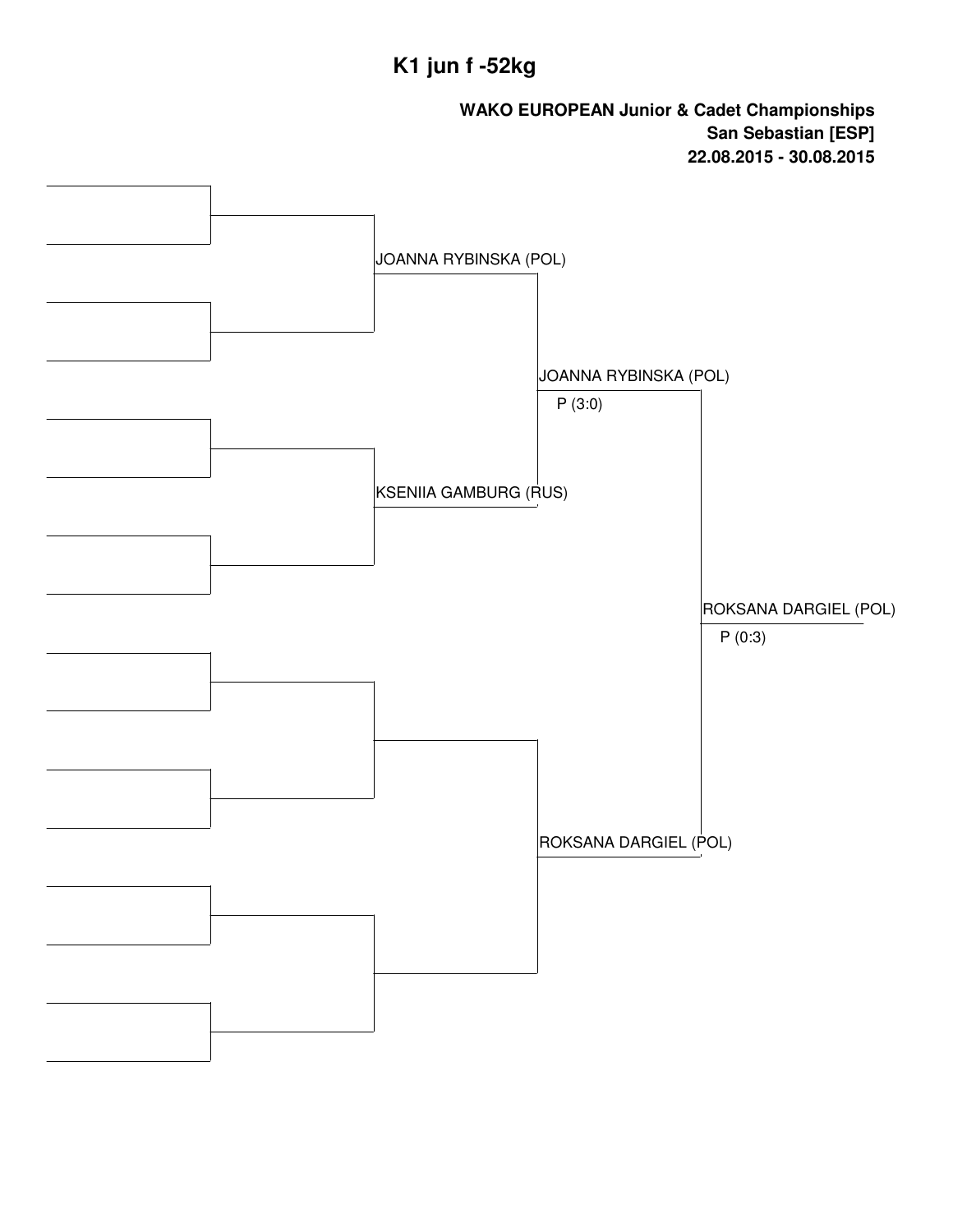## **K1 jun f -56kg**

![](_page_26_Figure_2.jpeg)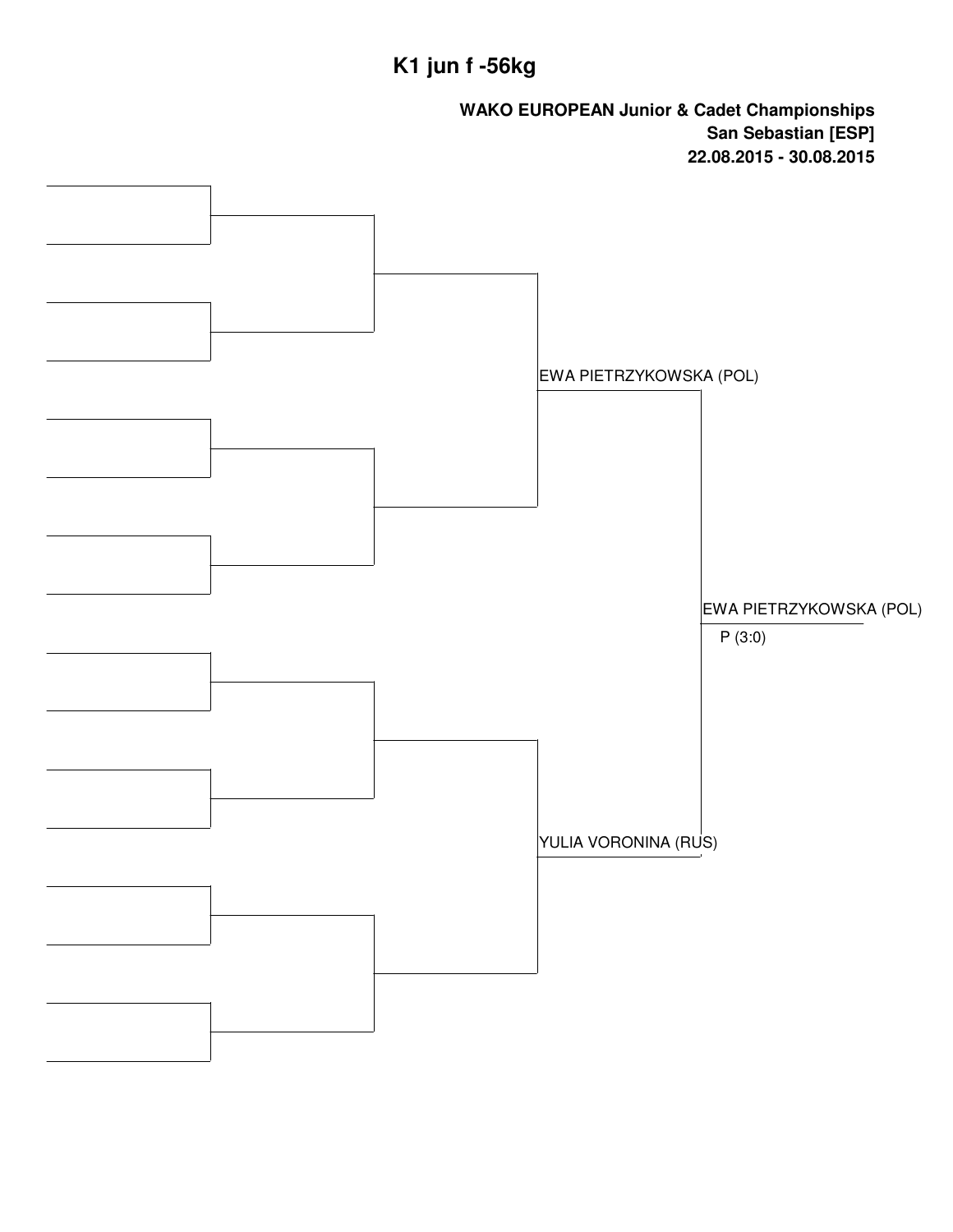## **K1 jun f -60kg**

![](_page_27_Figure_2.jpeg)